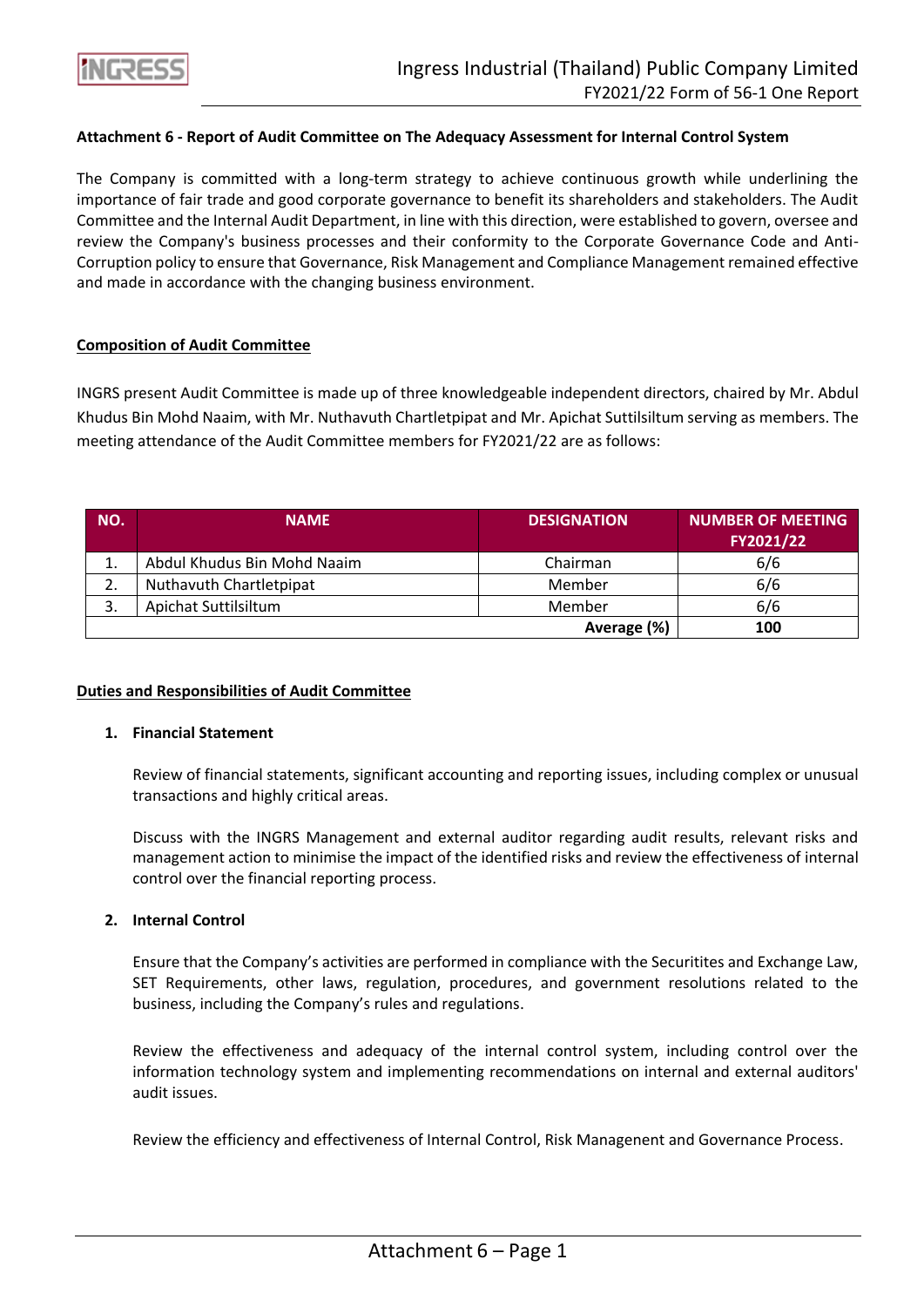

## **3. Internal Auditor**

Oversee and monitor the Group Internal Audit process to ensure that the process is appropriate and efficient as well as ensure independence of the Internal Auditor in order to enhance audit deliverables.

Review and approve the internal audit charter, annual audit plan, staffing and resources required for the internal audit, and review the internal audit's effectiveness that complies with the Professional Practices of Internal Auditing.

Approve a risk-based internal audit plan and instruct internal auditors to conduct other duties as appropriate, taking into consideration the Company's benefits as well as the impact on independence and objective of the audit.

#### **4. Governance, Policies and Procedures**

Ensure that the code of conduct and conflict of interest policy is in writing and arrangements are made for all Management and employees to be aware of it and promote compliance with the code of conduct and conflicts of interest policy.

### **5. Risk Management**

Review the adequacy of the Company's risk management process, policies and the effectiveness of the implementation of the Company's risk management systems;

### **6. Third Party Transactions**

Review Connected transactions or transactions with potential conflict of interest to ensure that these transactions are complied with the laws and SET's regulations and that they are reasonable as well as in the best interest of the Company, and review transactions with potential fraud which may affect the Company's operations.

#### **7. External Auditor**

Consider, select and propose the appointment including removal of an external auditor, and to propose the auditor's remuneration to the Board as well as attend a meeting wih the external auditor in the absence of the Management, to review audit findings and other issues, and recommend reviewes or audit of any items, if necessary.

#### **Audit Committee Meetings**

In FY2021/22, the Committee had convened six (6) times, and the directors had attended all the meetings to discuss matters related to the Management and internal and external auditors. In FY2021/22, the Committee's expressed their opinion, summarised as follows.

#### **1. Review of Quarter and Annual Financial Statements:**

The Committee, the Management, the Group Internal Audit, and the External Auditor has reviewed the accuracy and completeness of financial statements, related parties transaction, adjustment of key account entries and accounting estimates affecting the financial statements. In addition, other elements such as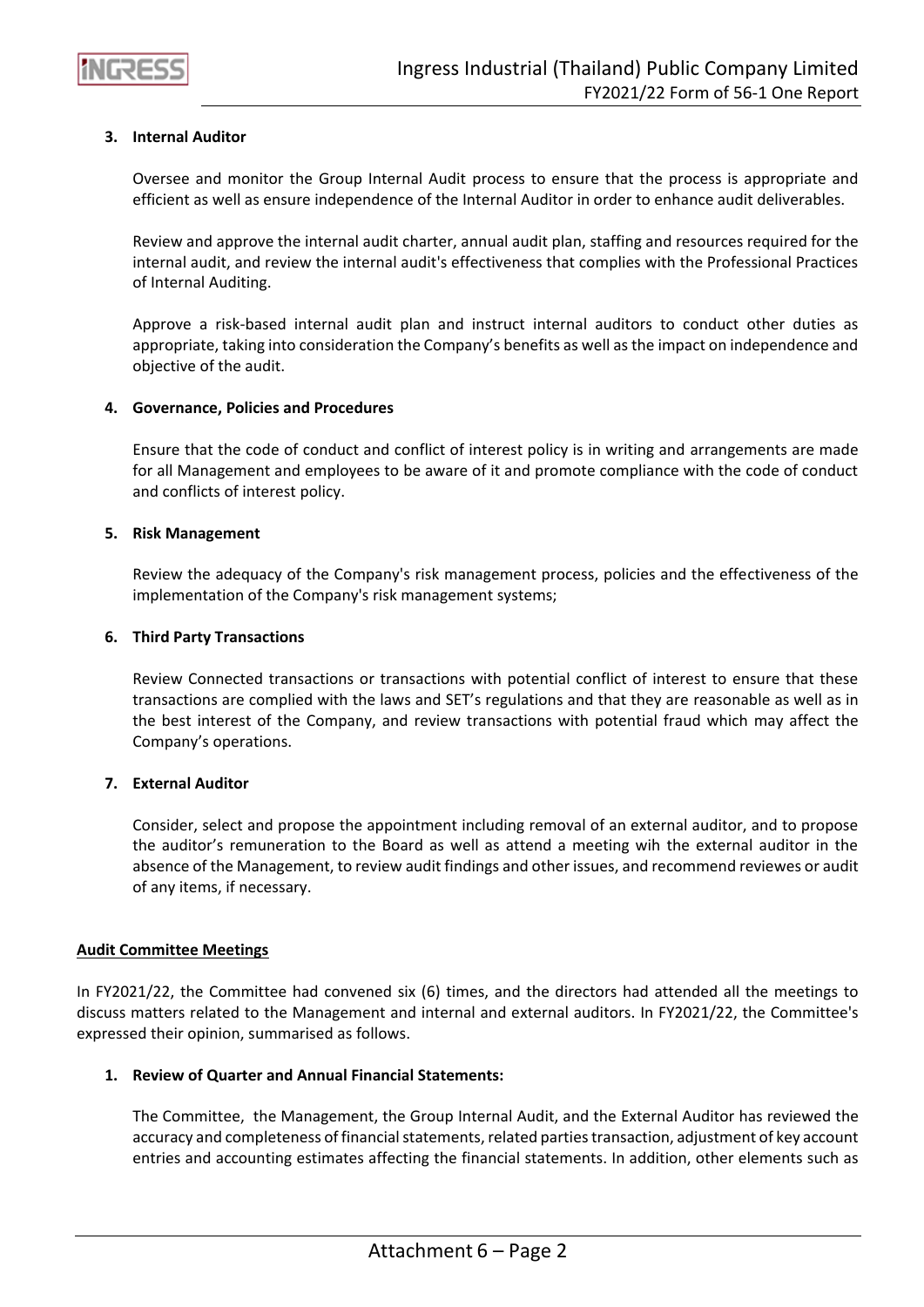

accuracy, completeness and adequacy of accounting transaction and information disclosure were also reviewed.

All these elements ensure that the preparation of financial statements abided by legal requirements as well as accounting standards under generally accepted accounting principles (GAAP) that are reliable and timely and that adequate information was disclosed for stakeholders' benefit.

### **2. Review of Internal Control Process Effectiveness:**

The Committee reviewed INGRS's internal control with the Group Internal Audit by examining its operation, resource management, assets control, deterrence of errors or damage, losses and waste minimisation, unethical practices, and reliability of reporting financial data, including compliance with laws and regulations. According to the report presented to the Committee, INGRS's Management had designed an adequate and suitable control mechanism with fairly regular implementation.

The above has been in tandem with the outcome from the COSO assessment at the beginning of the year. As a result, the Internal Control of INGRS has been found reasonably effective where all five (5) elements of COSO have existed and been functioning. In addition, the assessment agreed that the fundamental principles had been applied thoroughly in maintaining the required control.

#### **3. Governance of Internal Audit Activities:**

The Committee reviewed the Group Internal Audit Department strategic, annual and long-term plans, including conformance to the International Professional Practices Framework (IPPF) accepted by the Institute of Internal Auditors and audit findings. In addition, the Committee also advised and monitored corrective actions for significant aspects of good governance and adequate internal control.

The Committee also approved the internal audit charter and reviewed the annual budget, personnel development, recruitment, and training plans.

#### **4. Review of Governance Process:**

The Committee reviewed compliance with applicable laws and regulations, business protocols, related party transaction or those with potential conflicts of interests, and related parties transaction among INGRS Group to ensure reasonable conformance to normal business ethics and practices.

#### **5. Review of Risk Management Process:**

In conjunction with the Management, the Committee regularly reviewed the efficiency and effectiveness of the risk management process as well as the risk management policy, plans, and approach that affect INGRS Group's operations. The Committee also provided recommendations for process improvement to deal with unforeseen events and emerging business risks.

#### **6. The Review of Related Transactions and Transactions of Potential Conflict of Interest:**

The Committee had reviewed the related transactions or transactions with potential conflicts of interest prior to the Board's consideration to ensure that they were reasonable and beneficial to the Company and the shareholders, particularly the minority shareholders.